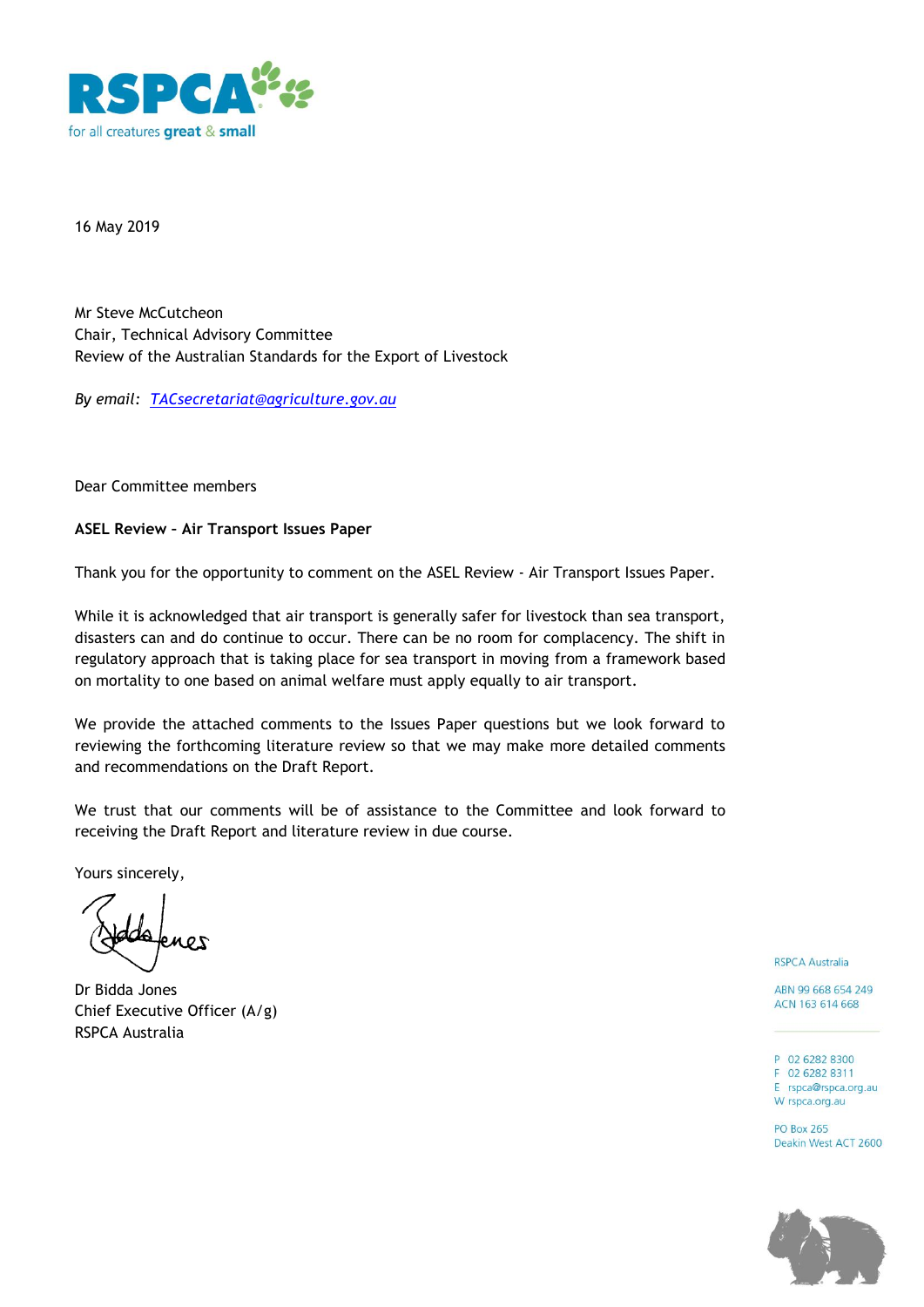## **RSPCA Australia submission**

## **Stage 3: Issues Paper - Review of the Australian Standards for the Export of Livestock – Air Transport**

| 2.2                     | What is the role for government?                                                                                                                                                                                                                                                                                                                                                                                                                                                                                                                                                                                                                                                                                                                                                                                                                                                                                                                                                                                                         |
|-------------------------|------------------------------------------------------------------------------------------------------------------------------------------------------------------------------------------------------------------------------------------------------------------------------------------------------------------------------------------------------------------------------------------------------------------------------------------------------------------------------------------------------------------------------------------------------------------------------------------------------------------------------------------------------------------------------------------------------------------------------------------------------------------------------------------------------------------------------------------------------------------------------------------------------------------------------------------------------------------------------------------------------------------------------------------|
| Para 4                  | The Issues Paper makes reference to the recent Productivity Commission report on the<br>regulation of agriculture. It correctly identifies the role for government in responding to the<br>inability of the market to provide acceptable states of animal welfare due to the conflict<br>between welfare and profit-orientated goals within the live export trade. The Issues Paper<br>also quotes the following passage from the Commission's report:                                                                                                                                                                                                                                                                                                                                                                                                                                                                                                                                                                                   |
|                         | "An important policy question is whether regulatory arrangements can effectively<br>manage the welfare of Australian live exports without imposing costs that lead to a<br>substitution to exports from other countries."                                                                                                                                                                                                                                                                                                                                                                                                                                                                                                                                                                                                                                                                                                                                                                                                                |
|                         | However, the Issues Paper leaves out the following paragraph in the Commission's report,<br>which provides important context to the passage preceding it:                                                                                                                                                                                                                                                                                                                                                                                                                                                                                                                                                                                                                                                                                                                                                                                                                                                                                |
|                         | "That said, if regulation is unable to effectively address the welfare risks for live exports<br>(both during the voyage and in export supply chains), then the Australian Government<br>could still decide to prohibit the trade on ethical grounds if this aligns with the<br>expectations of the Australian community."                                                                                                                                                                                                                                                                                                                                                                                                                                                                                                                                                                                                                                                                                                               |
|                         | We acknowledge that prohibiting the trade is not the current Government's policy nor is it<br>within the ASEL review's Terms of Reference, but the objective of the current review is to<br>improve the ASEL to deliver acceptable animal welfare outcomes that meet the Australian<br>community's expectations and are based on scientific evidence. Considering whether such<br>improvements may or may not lead to substitution to exports from other countries would<br>place an artificial and inappropriate constraint on the deliberations and decisions of this<br>review. The ASEL are Australian standards governing conduct within and connected to<br>Australia. As a matter of policy, they should not be determined with reference to what other<br>nations may or may not do. To do so would risk undermining our standards leading to a race<br>to the bottom. The review of the ASEL must be considered based on achieving welfare<br>outcomes acceptable to the Australian community and based on scientific evidence. |
| $\overline{\mathbf{3}}$ | SOURCING AND PREPARATION                                                                                                                                                                                                                                                                                                                                                                                                                                                                                                                                                                                                                                                                                                                                                                                                                                                                                                                                                                                                                 |
| 3.1                     | Liveweight and body condition score for livestock exported by air                                                                                                                                                                                                                                                                                                                                                                                                                                                                                                                                                                                                                                                                                                                                                                                                                                                                                                                                                                        |
|                         | 1. Should the minimum live weight of sheep exported by air be increased from 20kg to<br>24kg? Should it be higher/lower and why? What are the animal health and welfare risks?                                                                                                                                                                                                                                                                                                                                                                                                                                                                                                                                                                                                                                                                                                                                                                                                                                                           |
|                         | Yes. The minimum live weight of sheep should be increased to at least 24 kg to reduce health<br>and welfare risk associated with the increased stressors of air transport. Younger animals of<br>lower body score are generally more vulnerable in high stress environments.                                                                                                                                                                                                                                                                                                                                                                                                                                                                                                                                                                                                                                                                                                                                                             |
|                         | 2. Should the minimum live weight of goats exported by air be increased from 14kg to<br>18kg? Should it be higher/lower and why? What are the animal health and welfare risks?                                                                                                                                                                                                                                                                                                                                                                                                                                                                                                                                                                                                                                                                                                                                                                                                                                                           |
|                         | Yes. The minimum live weight of goats should be increased to at least 18 kg to reduce health<br>and welfare risk associated with the increased stressors of air transport. Younger animals of<br>lower body score are generally more vulnerable in high stress environments.                                                                                                                                                                                                                                                                                                                                                                                                                                                                                                                                                                                                                                                                                                                                                             |
|                         | 3. Are the weight restrictions for other species appropriate? Should a minimum weight be<br>specified for other species? If yes, what should the minimum weight be (by species)?                                                                                                                                                                                                                                                                                                                                                                                                                                                                                                                                                                                                                                                                                                                                                                                                                                                         |
|                         | We would like to review the literature review to be released with the Draft Report before<br>providing more specific comment/recommendations on this question.                                                                                                                                                                                                                                                                                                                                                                                                                                                                                                                                                                                                                                                                                                                                                                                                                                                                           |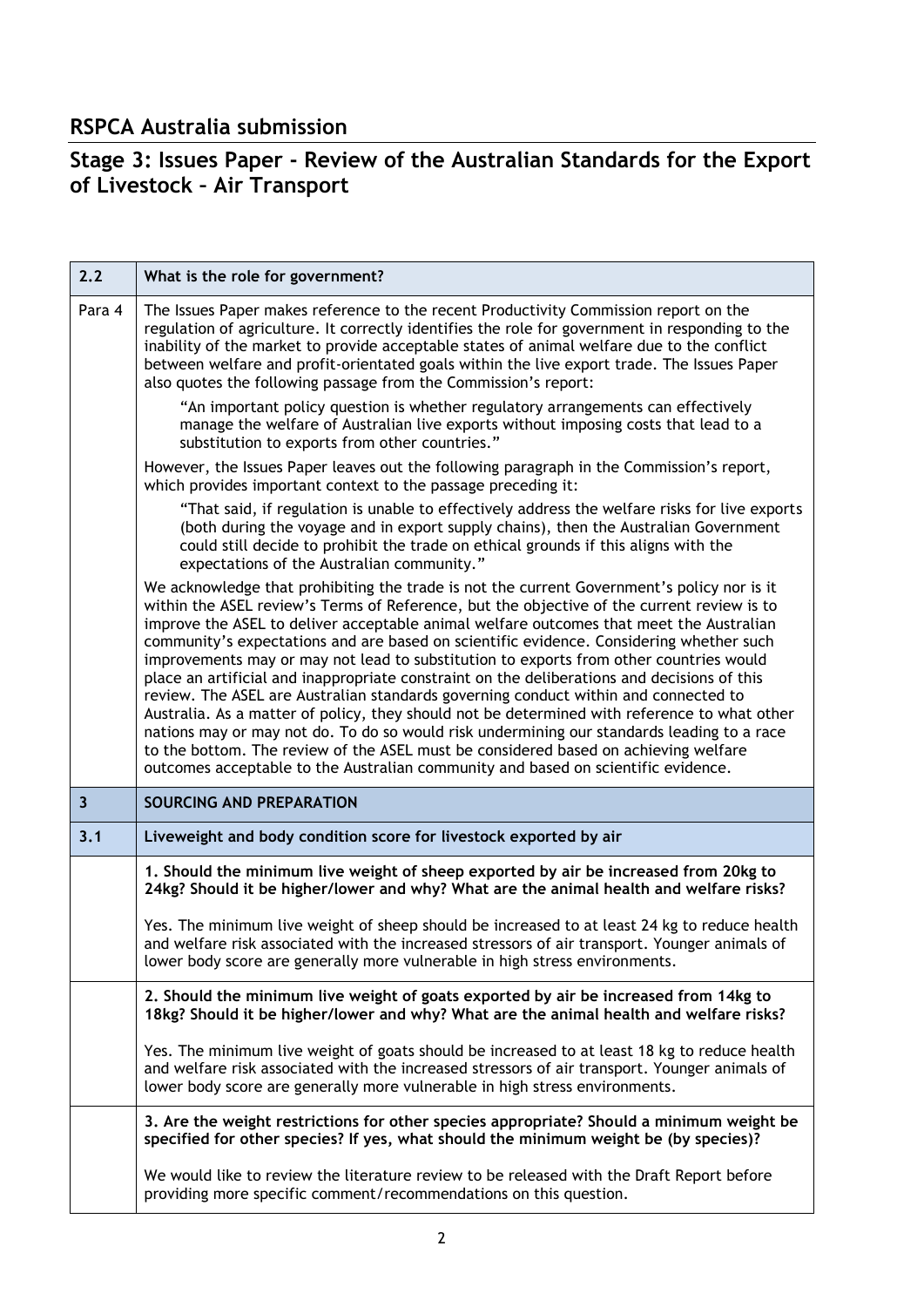|     | 4. Should the standard include a provision for miniature breeds?                                                                                                                                                                                                                                                                                                                                                                                                     |
|-----|----------------------------------------------------------------------------------------------------------------------------------------------------------------------------------------------------------------------------------------------------------------------------------------------------------------------------------------------------------------------------------------------------------------------------------------------------------------------|
|     | Yes. This could require the development of a consignment specific management plan.                                                                                                                                                                                                                                                                                                                                                                                   |
|     | 5. Should the body condition score tables in Appendix A, as recommended in the ASEL:<br>sea transport final report, be adopted for air transport?                                                                                                                                                                                                                                                                                                                    |
|     | Yes.                                                                                                                                                                                                                                                                                                                                                                                                                                                                 |
| 3.2 | Sourcing of deer and camelids                                                                                                                                                                                                                                                                                                                                                                                                                                        |
|     | 1. Should the requirements relevant to exporting deer and camelids by air be replaced by<br>the provision of consignment-specific management plans? These plans would initially<br>cover the requirements contained within ASEL but would be required to be customised to<br>address specialised animal health and welfare requirements for these high-risk<br>consignments.                                                                                         |
|     | The requirements for exporting deer and camelids by air should be governed by a combination<br>of specific ASEL standards and consignment specific management plans.                                                                                                                                                                                                                                                                                                 |
|     | The ASEL should prohibit the export of wild-caught (feral) deer and camelids due to the<br>increased stress to the animals and risks to health and welfare. Deer in particular are<br>extremely stressed during transport (as noted in 3.2.2) and should not be transported unless<br>they are habituated to humans and captivity (i.e. reared on farm).                                                                                                             |
|     | We do not agree with the proposal to increase the reportable mortality rate for deer to 3%.<br>The fact that deer are easily stressed is an argument to improve the standard of transport,<br>not to permit more animals to die as a result of transport. See also 3.4.                                                                                                                                                                                              |
|     | 2. Are the standards in relation to rejection criteria for deer adequate? Should the<br>requirements for antlers be revised?                                                                                                                                                                                                                                                                                                                                         |
|     |                                                                                                                                                                                                                                                                                                                                                                                                                                                                      |
|     | The standards in relation to the rejection criteria for deer should remain in the ASEL.                                                                                                                                                                                                                                                                                                                                                                              |
| 3.3 | <b>Pregnancy testing requirements</b>                                                                                                                                                                                                                                                                                                                                                                                                                                |
|     | 1. Are the maximum days of gestation appropriate for cattle and buffalo? Should they be<br>changed?                                                                                                                                                                                                                                                                                                                                                                  |
|     | We recommend a requirement that animals be certified in writing as no more than a<br>maximum of 180 days pregnant for cattle and 200 days pregnant for buffalo at the scheduled<br>date of departure.                                                                                                                                                                                                                                                                |
|     | 2. Should the maximum days of gestation be reduced for any other species? If so, which<br>species and why?                                                                                                                                                                                                                                                                                                                                                           |
|     | The maximum days of gestation for sheep and goats should be reduced to 99 days.                                                                                                                                                                                                                                                                                                                                                                                      |
|     | 3. Should the pregnancy testing requirements in section 3.3.4 and Appendix B of this<br>paper be adopted for air transport?                                                                                                                                                                                                                                                                                                                                          |
|     | Yes. Submissions to the 2012 ASEL review indicated that ASEL pregnancy testing requirements<br>are inadequate. It is crucial for the welfare of exported females that all pregnancy testing is<br>as accurate as possible. To ensure an acceptable level of accuracy, pregnancy testing must<br>only be undertaken by a registered veterinarian with demonstrable current experience in<br>pregnancy diagnosis for the given species, with the following exceptions: |
|     | In the case of sheep, an accredited tester with demonstrable current experience in sheep<br>pregnancy diagnosis may be used, provided all sheep are individually identified and the<br>pregnancy status is linked to the RFID number).                                                                                                                                                                                                                               |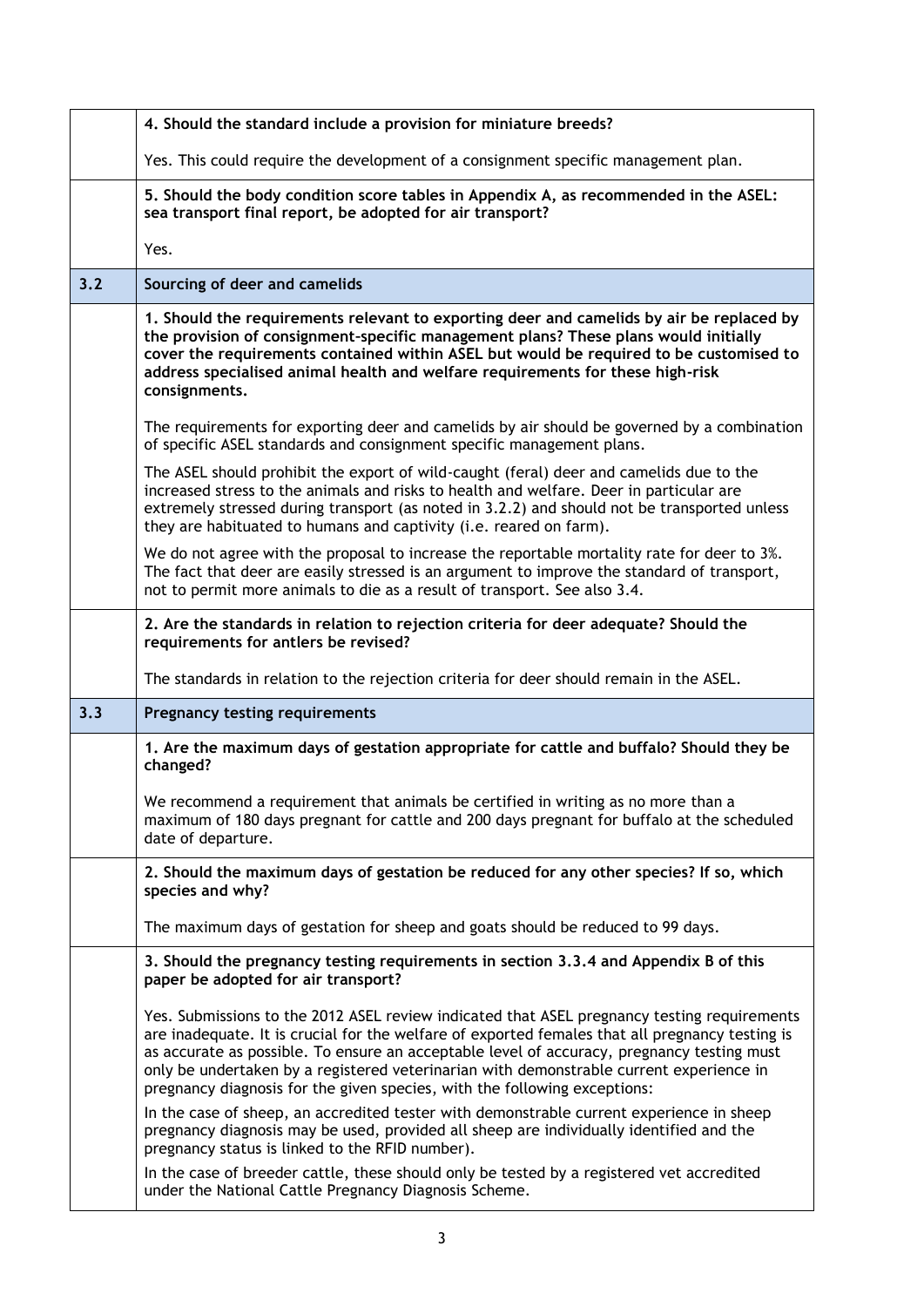|     | Requirements for competency of pregnancy testing must be consistent and of the highest<br>standard (this is not a straightforward or precise test).                                                                                                                                                                                                                                                                                                                                                      |
|-----|----------------------------------------------------------------------------------------------------------------------------------------------------------------------------------------------------------------------------------------------------------------------------------------------------------------------------------------------------------------------------------------------------------------------------------------------------------------------------------------------------------|
|     | Individual identification of ALL animals is necessary to verify that the animal that had a<br>negative pregnancy test is the animal being exported. Submissions to the 2012 ASEL review<br>indicated that where livestock that are prepared for export are pregnancy tested but are not<br>individually identified it is impossible for the certifying officer to confirm the status of the<br>animals presented. All documentation relating to pregnancy status must identify individual<br>RFID codes. |
| 3.4 | <b>Non-farmed livestock</b>                                                                                                                                                                                                                                                                                                                                                                                                                                                                              |
|     | 1. Are the standards for non-farmed livestock adequate i.e. wild caught camels or goats?                                                                                                                                                                                                                                                                                                                                                                                                                 |
|     | RSPCA does not support the export of wild-caught goats or camels due to the immense stress<br>such animals experience when handled and transported as reflected in a history of high<br>mortality rates. Wild-caught goats and camels cannot "become conditioned" to being handled<br>with a matter of days or weeks and are particularly vulnerable under high stress handling and<br>transport conditions. They also pose great risk to personnel trying to load, tend, treat or<br>discharge them.    |
|     | 2. Should the standard be revised with respect to the minimum requirement for non-<br>farmed livestock to become accustomed to handling and eating and drinking from troughs<br>prior to export? Is 14 days adequate for camels? What other time frames could be<br>considered and why?                                                                                                                                                                                                                  |
|     | Wild-caught goats and camels cannot "become conditioned" to being handled within a matter<br>of days or weeks and are particularly vulnerable under high stress handling and transport<br>conditions. We believe the export of wild-caught livestock should be prohibited.                                                                                                                                                                                                                               |
| 3.5 | Vulnerable or special classes of livestock                                                                                                                                                                                                                                                                                                                                                                                                                                                               |
|     | 1. Should the standards be amended to remove existing references to livestock with<br>young at foot and be replaced by a provision for a consignment specific management plan?<br>These plans would cover the requirements contained within ASEL but would be required<br>to be customised to address specialised animal health and welfare requirements for these<br>high-risk consignments.                                                                                                            |
|     | Especially vulnerable animals such as livestock with young at foot should not be exported.<br>Handling and long-distance transport at such a young age causes considerable stress to both<br>the young and the mother. The ASEL should prohibit the export of livestock with young at<br>foot.                                                                                                                                                                                                           |
| 3.6 | Livestock with horns                                                                                                                                                                                                                                                                                                                                                                                                                                                                                     |
|     | 1. Are the standards for horned goats adequate? Should the requirements regarding the<br>length of horns be revised? If so, how?                                                                                                                                                                                                                                                                                                                                                                         |
|     | We agree the standards for horned goats are confusing and should be revised for clarity and to<br>strengthen welfare outcomes.                                                                                                                                                                                                                                                                                                                                                                           |
|     | 2. Should the requirements for horned cattle, buffalo and sheep in section 3.6.3 of this<br>paper be adopted for air transport?                                                                                                                                                                                                                                                                                                                                                                          |
|     | Yes.                                                                                                                                                                                                                                                                                                                                                                                                                                                                                                     |
| 3.7 | On-farm preparation of livestock                                                                                                                                                                                                                                                                                                                                                                                                                                                                         |
|     | 1. Should the standards define a maximum travel time from the property where livestock<br>are prepared to the airport? If so, what should it be? Should this be related to the                                                                                                                                                                                                                                                                                                                           |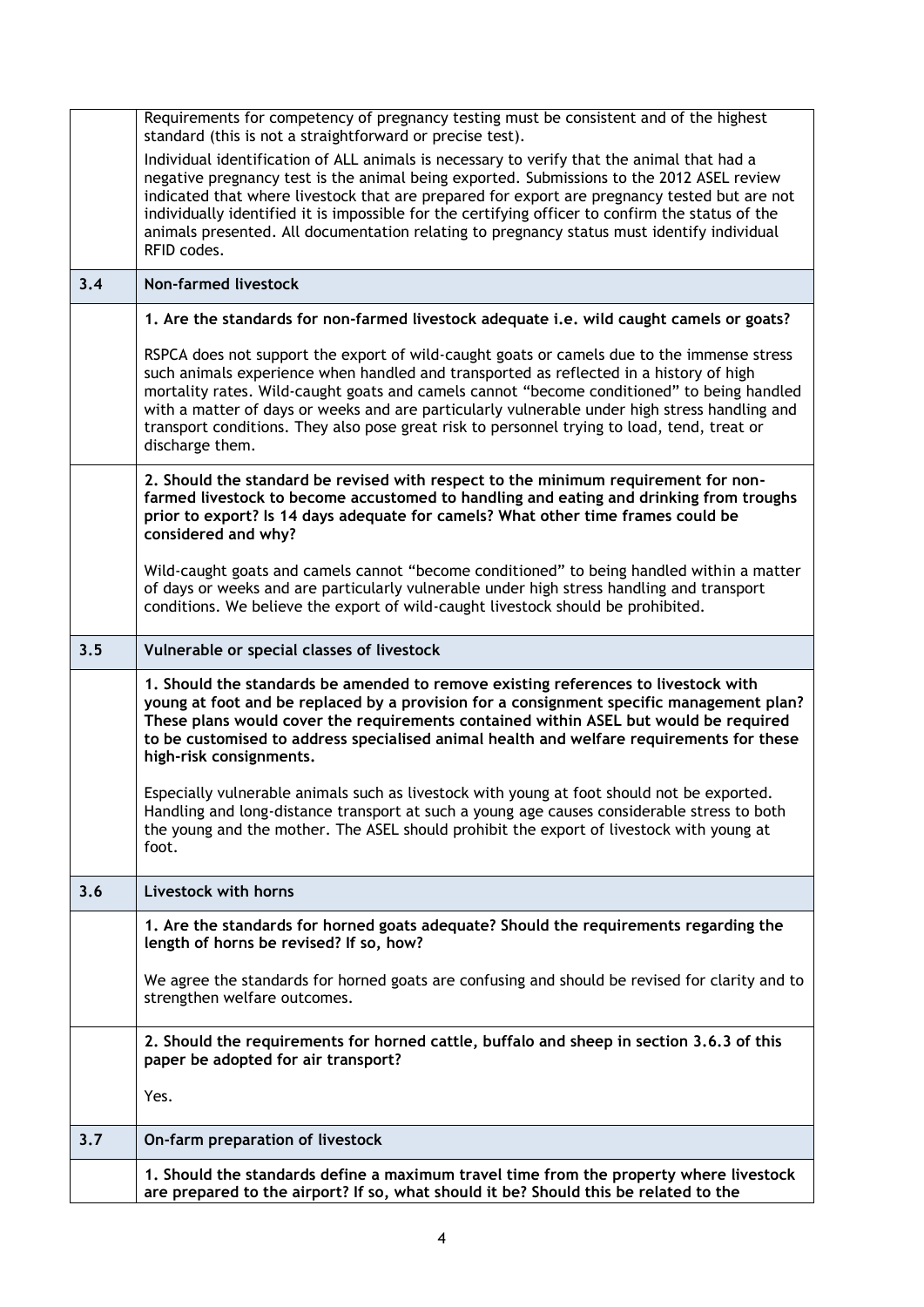|                | anticipated total journey time from the property the livestock are prepared to overseas<br>destination?                                                                                                                                                                                                                                                                                                                                                                    |
|----------------|----------------------------------------------------------------------------------------------------------------------------------------------------------------------------------------------------------------------------------------------------------------------------------------------------------------------------------------------------------------------------------------------------------------------------------------------------------------------------|
|                | Yes. This should be consistent with the equivalent maximum time from registered premises to<br>the port for sea transport, and it should be factored into the anticipated total export journey<br>time for the purposes of determining appropriate feed, water, and rest periods.                                                                                                                                                                                          |
|                | 2. Should the standards define a minimum rest period if livestock are returned to the<br>property prior to being reloaded onto trucks for export?                                                                                                                                                                                                                                                                                                                          |
|                | Yes, this is strongly recommended. Accumulative stress from different stages of handling and<br>transport can have significant consequences for animal health and welfare. Animals should<br>have time for sufficient rest between transport stages.                                                                                                                                                                                                                       |
|                | 3. There is currently a difference in the requirements for premises used for preparation<br>of livestock for export by sea and air. Should the standards be amended to require<br>preparation for export by air to be completed at a registered premises (or an alternative)?<br>If not, why not?                                                                                                                                                                          |
|                | This does seem to be a curious omission considering import country requirements still need to<br>be met and many of the risks to health and welfare apply equally to air transport. We would<br>support amendments to ensure consistency in these requirements provided there were no<br>potential adverse implications for animal health and welfare.                                                                                                                     |
| $\overline{4}$ | PENNING ARRANGEMENTS AND CRATE DESIGN                                                                                                                                                                                                                                                                                                                                                                                                                                      |
|                | 1. Are the current stocking density and penning arrangements in the standard appropriate<br>for air transport? If not, what should they be? Can this be done within the practical<br>limitations for crates to fit on aircraft?<br>We believe the current density and penning arrangements can be strengthened in line with<br>our comments below.                                                                                                                         |
|                | 2. Do you think more space is required for livestock loaded in the lower cargo<br>compartment/hold of the aircraft? If so, why?                                                                                                                                                                                                                                                                                                                                            |
|                | Space requirements must be determined on the basis of the animal's health and welfare<br>needs. If the lower cargo compartment/hold of an aircraft poses additional risks to health and<br>welfare, which can be limited by the provision of additional space, then additional space<br>should be required. We would like to review the literature review to be released with the<br>Draft Report before providing more specific comment/recommendations on this question. |
|                | 3. Are the current provisions for 'rounding up' stocking densities appropriate (for<br>example, 4.5 animals is rounded up to 5)?                                                                                                                                                                                                                                                                                                                                           |
|                | We do not think this is appropriate. If any rounding for stocking density calculations is<br>necessary, it should be done with a view to erring on the side of caution with respect to<br>animal health and welfare risks and providing more space - 4.5 animals should therefore be<br>rounded down to 4.                                                                                                                                                                 |
|                | 4. Should the standard include specific stocking density and penning arrangement for<br>alpacas? If so, what should be the basis for the stocking density calculation?                                                                                                                                                                                                                                                                                                     |
|                | Yes. Alpacas have considerably different physical dimensions and features to those of sheep.<br>The stocking densities and penning arrangements should reflect this. Again, we would like to<br>review the relevant literature presented in the literature review prior to providing more<br>detailed commentary on this point. As a general point, the stocking density calculations must<br>be based on the animal's health and welfare needs.                           |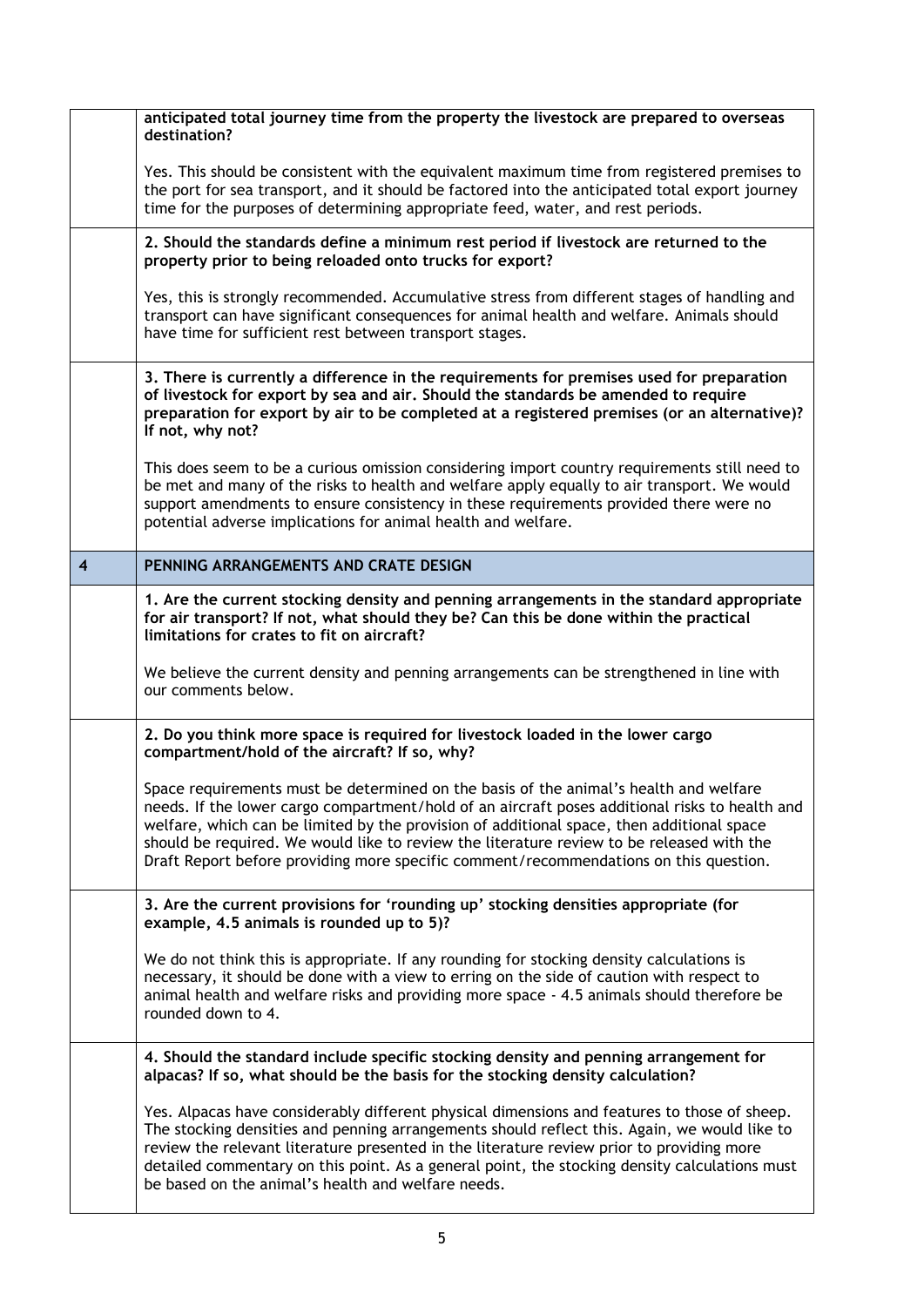|                | 5. Should the standard include specific stocking density and penning arrangement for<br>camels? If so, what should be the basis for the stocking density calculation?                                                                                                                                                                                                                                                                                                                                                                                                                                                                                    |
|----------------|----------------------------------------------------------------------------------------------------------------------------------------------------------------------------------------------------------------------------------------------------------------------------------------------------------------------------------------------------------------------------------------------------------------------------------------------------------------------------------------------------------------------------------------------------------------------------------------------------------------------------------------------------------|
|                | Yes they should. However, we would like to review the relevant literature presented in the<br>literature review prior to providing more detailed commentary on this point. As a general<br>point, the stocking density calculations must be based on the animal's health and welfare<br>needs.                                                                                                                                                                                                                                                                                                                                                           |
|                | 6. Should the standard include reference to head height (in relation to crate design)? If<br>so, should the standard adopt international standards (IATA Live Animal Regulations) or<br>use another measure?                                                                                                                                                                                                                                                                                                                                                                                                                                             |
|                | Yes the standard should include reference to head height. We do not agree with the<br>suggestion that the requirement for animals to be able to stand in their natural position<br>without any part of their body touching the overhead part of the crate is "subjective". This is<br>basic physics and anatomy. The fact that this requirement may necessitate consideration of<br>an individual animal's physical height does not make it subjective. If any clarification is<br>needed, perhaps the standard can be amended to refer to the "animal's natural standing<br>position" and a height limit imposed on individuals in a given consignment. |
|                | 7. Should the standard include provisions for mixed sex loading (entire males or females)<br>of crates/decks?                                                                                                                                                                                                                                                                                                                                                                                                                                                                                                                                            |
|                | Yes. The evidence shows that penning entire males with females can lead to increased<br>welfare risk. Mixed sex penning should therefore be prohibited.                                                                                                                                                                                                                                                                                                                                                                                                                                                                                                  |
| 5 <sub>5</sub> | FODDER AND WATER REQUIREMENTS                                                                                                                                                                                                                                                                                                                                                                                                                                                                                                                                                                                                                            |
|                | 1. Should a consignment specific management plan be submitted to manage the provision<br>of water during transit stops?                                                                                                                                                                                                                                                                                                                                                                                                                                                                                                                                  |
|                | Yes. Water requirements for animals during air transport may vary considerably depending<br>upon a range of factors specific to the particular journey.                                                                                                                                                                                                                                                                                                                                                                                                                                                                                                  |
|                | 2. Should a consignment specific management plan be submitted to manage the water<br>deprivation time for the entire journey (from the property the livestock are prepared to<br>the importing country)?                                                                                                                                                                                                                                                                                                                                                                                                                                                 |
|                | Yes. Water requirements for animals during air transport may vary considerably depending<br>upon a range of factors specific to the particular journey.                                                                                                                                                                                                                                                                                                                                                                                                                                                                                                  |
|                | 3. Should there be a maximum water deprivation time for the entire journey (from the<br>property the livestock are prepared to the importing country)? If so, how long (by<br>species)?                                                                                                                                                                                                                                                                                                                                                                                                                                                                  |
|                | The maximum time off water should be reduced to 12 hours to account for cumulative stress.                                                                                                                                                                                                                                                                                                                                                                                                                                                                                                                                                               |
| 6              | <b>INSPECTION OF LIVESTOCK</b>                                                                                                                                                                                                                                                                                                                                                                                                                                                                                                                                                                                                                           |
|                | 1. Are the current requirements for inspection of livestock practical and feasible? If not,<br>why not and what are alternate suggestions?                                                                                                                                                                                                                                                                                                                                                                                                                                                                                                               |
|                | Conditions for livestock must be monitored continuously throughout the flight. In particular,<br>the consideration of monitoring ammonia levels in transport crates during the journey and<br>setting a maximum level for ammonia. We note that the majority of industry research in this                                                                                                                                                                                                                                                                                                                                                                |